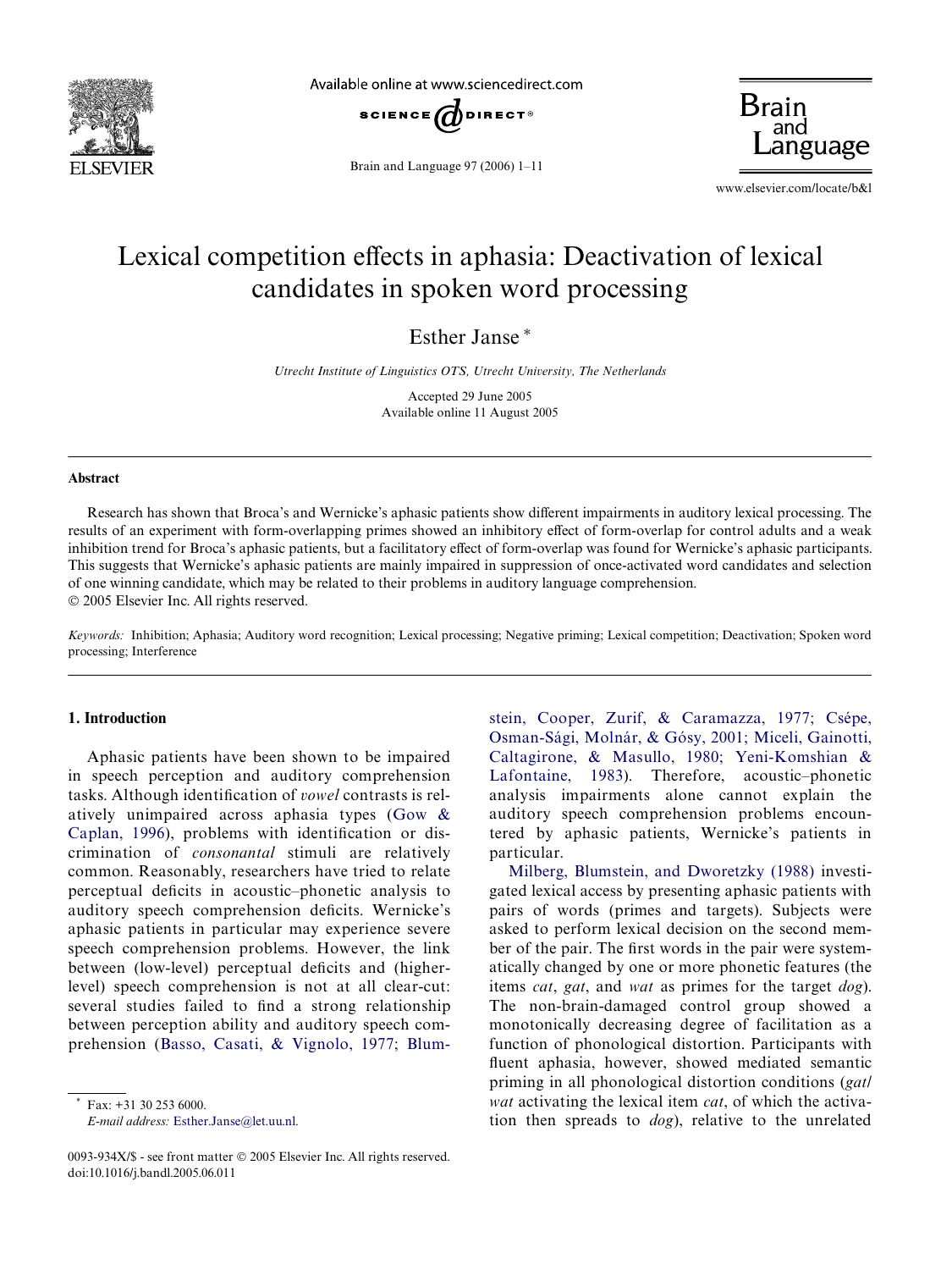baseline. The nonfluent group, on the other hand, showed priming only in the undistorted related condition. On the basis of these results, [Milberg et al. \(1988\)](#page--1-2) suggested that whereas the nonfluent aphasic participants seem to have reduced lexical activation, compared to an age-matched control group, the fluent aphasic participants have increased lexical activation (or 'overactivation').

[Connine, Blasko, and Titone \(1993\)](#page--1-3) also performed a mediated semantic priming study (with non-braindamaged participants only) in which they varied the position of the changed phoneme and the phonological distance between the changed phoneme of a spoken non-word prime and the lexical item it is supposed to activate. As was found by [Milberg et al. \(1988\)](#page--1-2), the size of the mediated priming effect depended on phonological distance in [Connine et al. \(1993\).](#page--1-3) Mediated priming effects were found when the initial phoneme mismatch is minimal (e.g., only one phonetic feature). However, if the initial phoneme mismatch involves more than two phonological features (such as place, voicing, and manner features, e.g., the *maximal mismatch* prime ZANNER derived from MANNER), no cross-modal semantic priming was observed in [Con](#page--1-3)nine et al.  $(1993)$  (for, e.g., STYLE). This latter finding agrees with the results of [Marslen-Wilson and Zwitser](#page--1-4)[lood \(1989\)](#page--1-4) for initial maximal mismatches: no mediated priming effects was found for Dutch target *bij* ('bee') when rhyme word prime *woning* ('dwelling') or rhyme non-word prime *foning* were used to activate *honing* ('honey').

[Gordon and Baum \(1994\)](#page--1-5) investigated whether the lack of mediated priming in nonfluent aphasic patients ([Milberg et al., 1988](#page--1-2)) should be attributed to a lack of phonological priming or to the absence of (discernable) spreading of activation to semantic associates. Rhyme facilitation was found for the con-trol group and for the nonfluent patient group. [Leon](#page--1-6)[ard and Baum \(1997\)](#page--1-6) also found rhyme priming effects for a nonfluent patient group (*blood* facilitating lexical decision to *flood*, relative to an unrelated condition). The results of these latter two studies suggest that absence of mediated priming in the nonfluent patient group in the [Milberg et al. \(1988\)](#page--1-2) study should be attributed to spreading of semantic activation, rather than to a lack of phonological priming. To replicate and extend the results of [Gordon and Baum](#page--1-5)  $(1994)$ , Baum  $(1997)$  investigated the effects of phonological, semantic, and mediated priming in control participants, fluent and nonfluent aphasic patients. [Baum \(1997\)](#page--1-7) hypothesised that even if the control non-brain-damaged subjects do not exhibit mediated semantic priming, the fluent aphasics might, if lexical access of these patients should indeed be characterised as 'overactivation' (cf. [Milberg et al., 1988](#page--1-2)). Importantly, however, no mediated priming was found in any of the subject groups, which contrasts with the Milberg et al.  $(1988)$  results.<sup>1</sup>

Yet, even though a lack of mediated priming for the nonfluent aphasic patients in [Milberg et al. \(1988\)](#page--1-2) may not be decisive evidence, additional support for their proposal that nonfluent or Broca's aphasic patients suffer from a disturbance in the activation levels of lexical entries was found in later studies. Subphonetic variation has been found to affect lexical activation in that less prototypical stimuli produce a short-lived reduction in semantic priming for normal subjects, compared to more prototypical stimuli. [Andruski, Blumstein, and](#page--1-9) [Burton \(1994\)](#page--1-9) tapped lexical activation after the presentation of prototypical word forms such as *cat* (via lexical decision time to *dog* as a measure of activation of *cat*) and compared this to the amount of lexical activation elicited by acoustically degraded stimuli such as *c*\**at* in which voice-onset time is manipulated to be closer to the voiced–voiceless boundary. Even though subjects would still classify the poorer phonetic exemplar sound as [k], the less prototypical word form *c*\**at* produced less priming than the unmanipulated *cat*, yielding evidence for initial gradedness of activation. [Utman, Blumstein, and](#page--1-10) [Sullivan \(2001\)](#page--1-10) reasoned that Broca's aphasic patients might be more vulnerable to such subphonetic variations. This was confirmed by their results with Broca's patients, but *only* in conditions of competition: subphonetic degradations resulted in an even greater reduction in lexical activation than found for control subjects when words such as *c*\**oat* were presented (having the competitor *goat*). When there was no voiced competitor  $(c^*at)$ , a reduced priming effect was found for the Broca's aphasic patients, as was found for non-braindamaged subjects in the [Andruski et al. \(1994\)](#page--1-9) study. Similar effects of acoustic degradation and lexical competition were found in [Misiurski, Blumstein, Rissman,](#page--1-11) [and Berman \(2005\)](#page--1-11) who included unimpaired listeners and Broca's aphasic patients. Mediated priming effects had been found with acoustically modified items such as *t*\**ime* (altered [t] being closer to the voiced phonetic category boundary) for normal listeners: presentation of somewhat intermediate forms not only activate the intended lexical form, but also the competitor. For the non-brain-damaged listeners, a reduced but significant semantic priming effect was found for *penny* (through partial activation of *dime*). However, Broca's aphasic participants did not show any mediated priming for targets preceded by altered primes. These results support the claim that Broca's aphasic patients show a general

<sup>1</sup> Additional evidence that spreading of semantic activation can only be measured reliably in conditions in which the prime word is activated to a relatively high degree can also be found in three doctoral dissertations. They report unsuccessful attempts to investigate activation of multiple word candidates by the presentation of partial primes (cut off before offset: [Chwilla, 1996; Janse, 2003; Jongenburger, 1996](#page--1-8)).